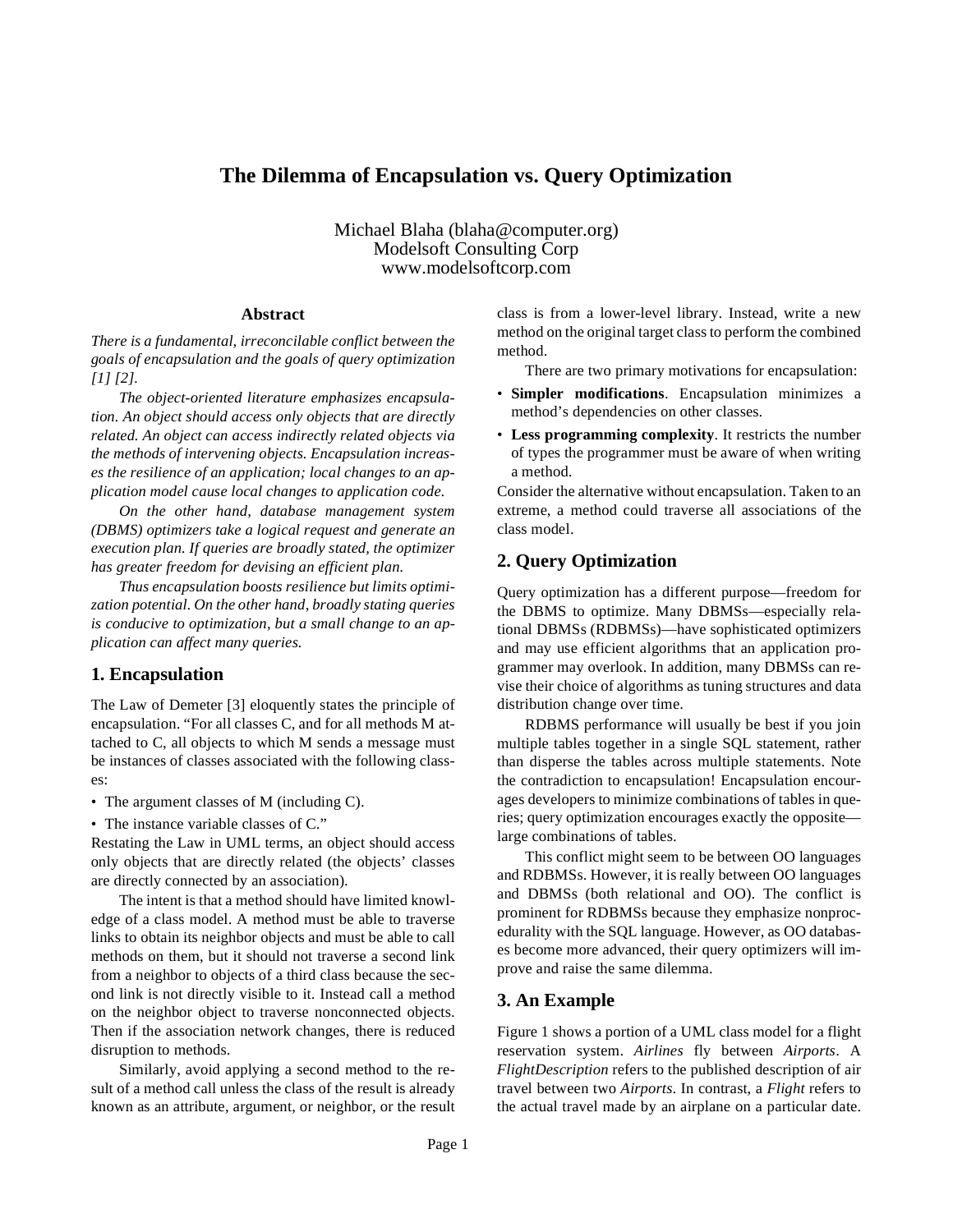The *frequency* indicates the days of the week for which the *FlightDescription* applies. The *startEffectiveDate* and *stopEffectiveDate* indicate the time period for which the *FlightDescription* is in effect.

A sample *FlightDescription* is TW 250 from St. Louis to Milwaukee. In the fall of 1995, TW 250 was scheduled to depart at 7:42 AM, had a scheduled duration of one hour eighteen minutes, was scheduled to be flown by a DC9 plane, and operated every day of the week except Sunday. A sample *Flight* is TW 250 on October 23, 1995, which actually departed at about 7:45 AM and had an actual duration of one hour five minutes.

Each *FlightDescription* involves an *AircraftDescription*. For example, the TW 250 *FlightDescription* was intended to be flown with a DC9. In contrast, a *Flight* involves an actual physical *Aircraft* having a unique *registrationNumber*.

The model permits us to answer queries such as the following: Find the *Airline* that flies an *Aircraft*. Encapsulation would lead to the following sequence of method calls. (Note that the only meaningful traversal is from *Aircraft*.*Flight*.*FlightDescription*.*Airline*.)

- *Aircraft.getAirline()* calls *Flight.getAirline()* for each of the *Flights* for an *Aircraft*. The class model permits an *Aircraft* to have multiple *Airlines*, though that is unintended. (The class model has no constraint to prevent it.) Code would have to check for this possibility and return an error if it is found.
- *Flight.getAirline()* calls *FlightDescription.getAirline()*.
- *FlightDescription.getAirline()* returns the *Airline*.

Alternatively we could write the following SQL query. (The code is for MS SQL Server and assumes a straightforward relational database design—the subject of a future article.)

• SELECT DISTINCT(FD.airlineID) FROM Aircraft AS Ac INNER JOIN Flight AS F  $ON$  Ac.aircraftID = F.aircraftID INNER JOIN FlightDescription AS FD

 $ON$  F.flightDescriptionID = FD.flightDescriptionID WHERE  $Ac.aircraftID = theGiven Aircraft$ 

Now consider the effect of a revision to the model. The model in Figure 1 is lacking in that it does not support through flights. Airlines routinely schedule flights that start in one city, stop in one or more intermediate cities, and terminate in a final city. The entire sequence of flights has a single flight number, yet has more than just origin and destination airports. Figure 2 adds *FlightLegDescription* to support through flights.

This revision affects the association between *Flight* and *FlightDescription*. Accordingly, *Flight.getAirline()* must be rewritten to call the new method *FlightLegDescription.getAirline()*. There are no other changes to our previous methods. So, with encapsulation, a small revision to the class model affects only the methods that are immediately involved. In contrast complex DBMS queries touch many classes and are more likely to require rewriting.

#### **4. Analysis vs. Design**

We should clarify one aspect of our discussion. The tradeoff of encapsulation vs. query optimization is a design issue



**Figure 1** UML class model for an airline flight reservation system